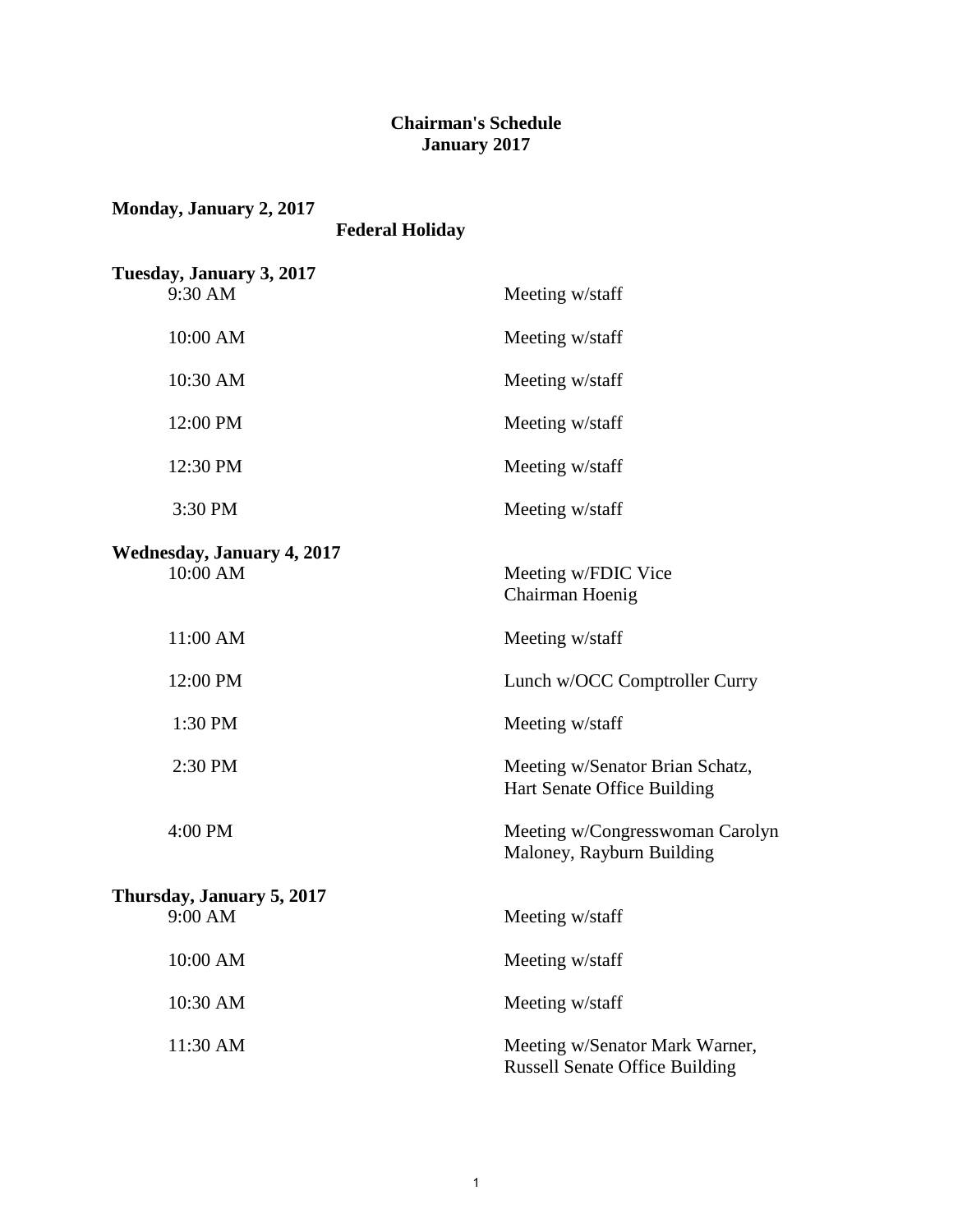| 1:00 PM                 | Meeting w/staff |
|-------------------------|-----------------|
| 1:30 PM                 | Meeting w/staff |
| 2:00 PM                 | Meeting w/staff |
| 3:00 PM                 | Meeting w/staff |
| 3:30 PM                 | Meeting w/staff |
| 4:00 PM                 | Meeting w/staff |
| Friday, January 6, 2017 |                 |
| 8:00 AM                 | Meeting w/staff |
| 9:00 AM                 | Meeting w/staff |
| 10:00 AM                | Meeting w/staff |
| 10:30 AM                | Meeting w/staff |
| 11:00 AM                | Meeting w/staff |
| 1:30 PM                 | Meeting w/staff |
| 2:00 PM                 | Meeting w/staff |
| 3:00 PM                 | Meeting w/staff |
| 4:00 PM                 | Meeting w/staff |

#### **Monday, January 9, 2017**

Travel: 1/8 - 1/10 To: Zurich, Switzerland-Meeting at the Bank of International Settlements (BIS)

#### **Tuesday, January 10, 2017**

| 4:30 PM                                       | Meeting w/staff |
|-----------------------------------------------|-----------------|
| $5:00 \text{ PM}$                             | Meeting w/staff |
| <b>Wednesday, January 11, 2017</b><br>9:00 AM | Meeting w/staff |
| 10:00 AM                                      | Meeting w/staff |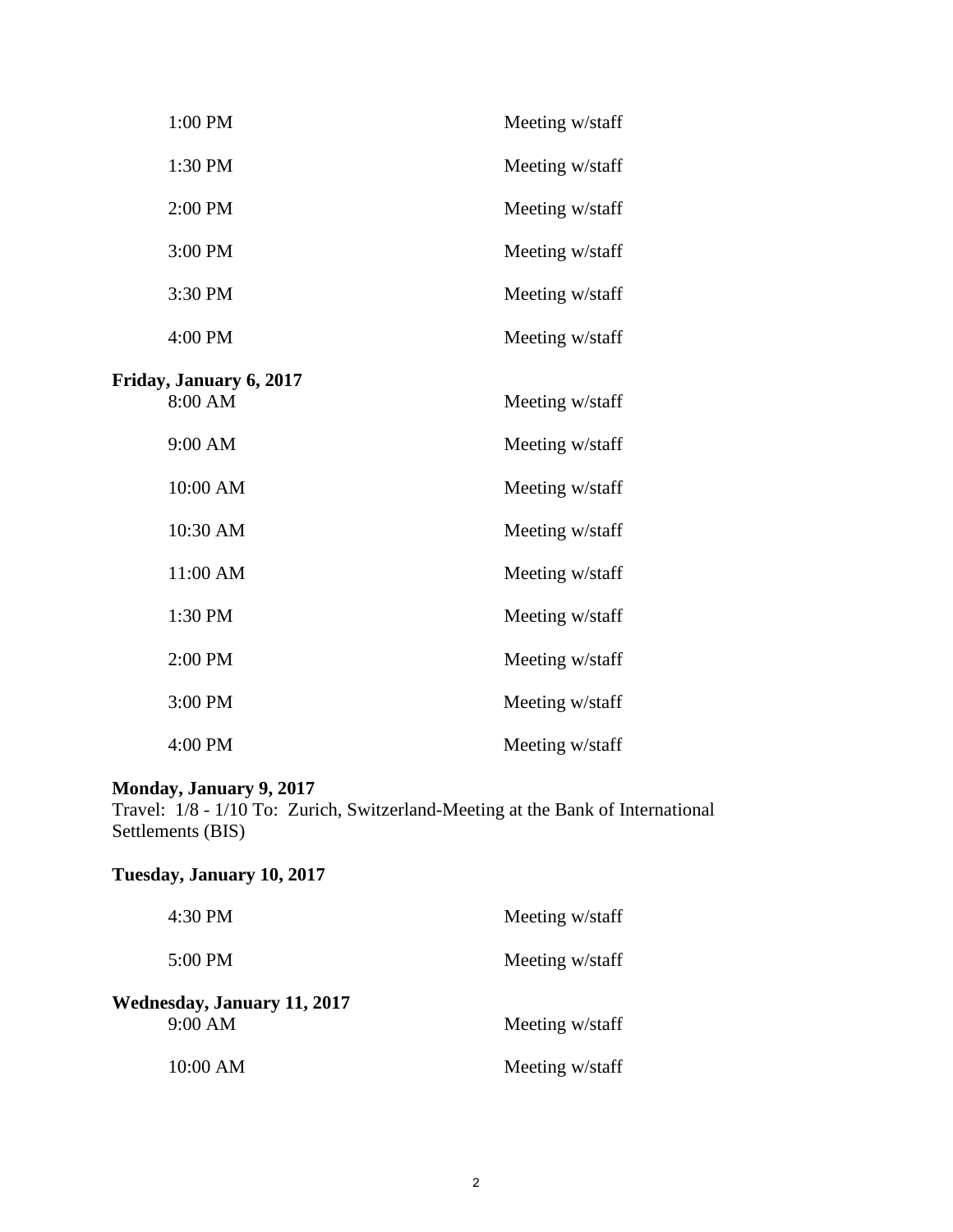| 11:00 AM                              | Meeting w/staff                                        |
|---------------------------------------|--------------------------------------------------------|
| 12:00 PM                              | Meeting w/staff                                        |
| 1:30 PM                               | Meeting w/staff                                        |
| 3:00 PM                               | Attend FSOC Principals' Meeting,<br><b>US</b> Treasury |
| Thursday, January 12, 2017<br>8:30 AM | Meeting w/staff                                        |
| 10:00 AM                              | Meeting w/FDIC Vice Chairman Hoenig                    |
| 11:00 AM                              | Meeting w/staff                                        |
| 12:00 PM                              | Lunch w/Antonio Weiss, US Treasury                     |
| 1:30 PM                               | Meeting w/staff                                        |
| 2:00 PM                               | Meeting w/staff                                        |
| 2:30 PM                               | Meeting w/staff                                        |
| 3:00 PM                               | Meeting w/staff                                        |
| 3:30 PM                               | Meeting w/staff                                        |
| 4:00 PM                               | Meeting w/staff                                        |
| 5:00 PM                               | Meeting w/staff                                        |
| Friday, January 13, 2017<br>8:00 AM   | <b>Breakfast w/FRB Governor Tarullo</b>                |
| 11:30 AM                              | Meeting w/staff                                        |
| 1:00 PM                               | Meeting w/staff                                        |
| 1:30 PM                               | Meeting w/staff                                        |
| 2:00 PM                               | Meeting w/staff                                        |
| 2:30 PM                               | Meeting w/staff                                        |
| 4:00 PM                               | Meeting w/staff                                        |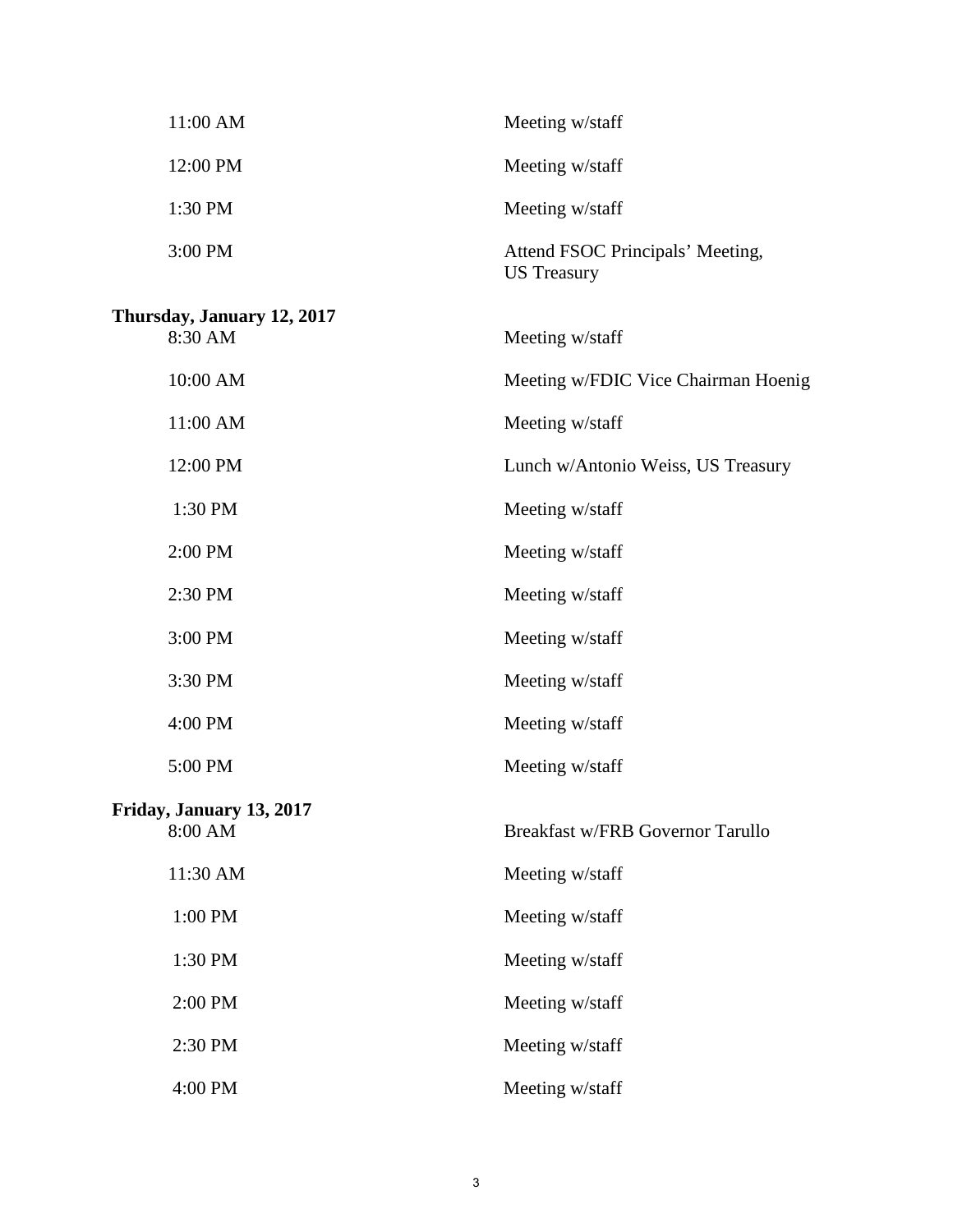## **Monday, January 16, 2017**

## **Federal Holiday**

| Tuesday, January 17, 2017          |                                                            |
|------------------------------------|------------------------------------------------------------|
| 9:30 AM                            | Meeting w/staff                                            |
| 10:00 AM                           | Meeting w/staff                                            |
| 10:30 AM                           | Meeting w/staff                                            |
| 11:00 AM                           | Meeting w/staff                                            |
| 11:30 AM                           | Meeting w/staff                                            |
| 2:00 PM                            | Meeting w/John Dugan, Covington $\&$<br><b>Burling LLP</b> |
| 4:30 PM                            | Meeting w/staff                                            |
| <b>Wednesday, January 18, 2017</b> |                                                            |
| 8:30 AM                            | Meet w/Former FDIC Chairman Sheila Bair                    |
| 10:00 AM                           | Board of Directors meeting                                 |
| 10:30 AM                           | Reception for new Inspector General<br><b>Jay Lerner</b>   |
| 12:00 PM                           | Lunch w/CFPB Director Cordray                              |
| 1:30 PM                            | Meeting w/staff                                            |
| 2:30 PM                            | Meeting w/FDIC Vice Chairman Hoenig                        |
| Thursday, January 19, 2017         |                                                            |
| 9:30 AM                            | Meeting w/staff                                            |
| 11:30 AM                           | Meeting w/staff                                            |
| 12:30 PM                           | Meeting w/staff                                            |
| 1:00 PM                            | Meeting w/staff                                            |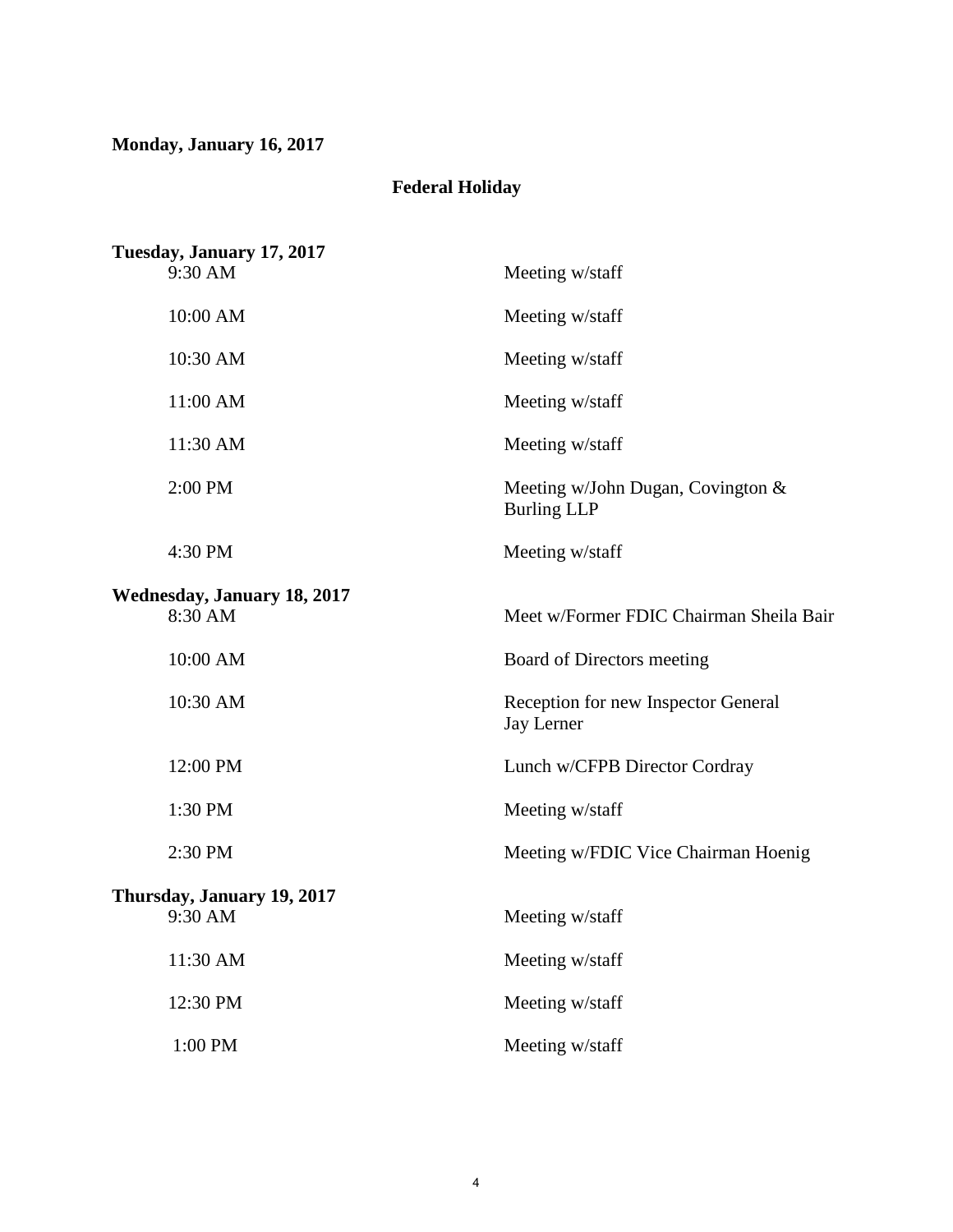| Friday, January 20, 2017<br><b>Inauguration Day</b> |                                                           |
|-----------------------------------------------------|-----------------------------------------------------------|
| Monday, January 23, 2017<br>8:30 AM                 | Breakfast w/ Eugene Ludwig,<br>Promontory Financial Group |
| 9:30 AM                                             | Meeting w/staff                                           |
| 2:00 PM                                             | Meeting w/Senator Chris Dodd                              |
| 3:30 PM                                             | Meeting w/staff                                           |
| Tuesday, January 24, 2017<br>9:00 AM                | Meeting w/staff                                           |
| 10:00 AM                                            | Meeting w/staff                                           |
| 11:00 AM                                            | Meeting w/staff                                           |
| 12:30 PM                                            | Lunch w/FRB Governor Lael Brainard                        |
| 2:00 PM                                             | Meeting w/staff                                           |
| 2:30 PM                                             | Meeting w/staff                                           |
| 3:30 PM                                             | Meeting w/staff                                           |
| 4:00 PM                                             | Meeting w/staff                                           |
| <b>Wednesday, January 25, 2017</b><br>10:00 AM      | Meeting w/staff                                           |
| 11:00 AM                                            | Meeting w/staff                                           |
| 12:00 PM                                            | Lunch w/FRB Governor Jay Powell                           |
| 1:30 PM                                             | Meeting w/staff                                           |
| 2:00 PM                                             | Meeting w/staff                                           |
| 2:30 PM                                             | Meeting w/staff                                           |
| 3:00 PM                                             | Meeting w/staff                                           |
| 4:00 PM                                             | Meeting w/staff                                           |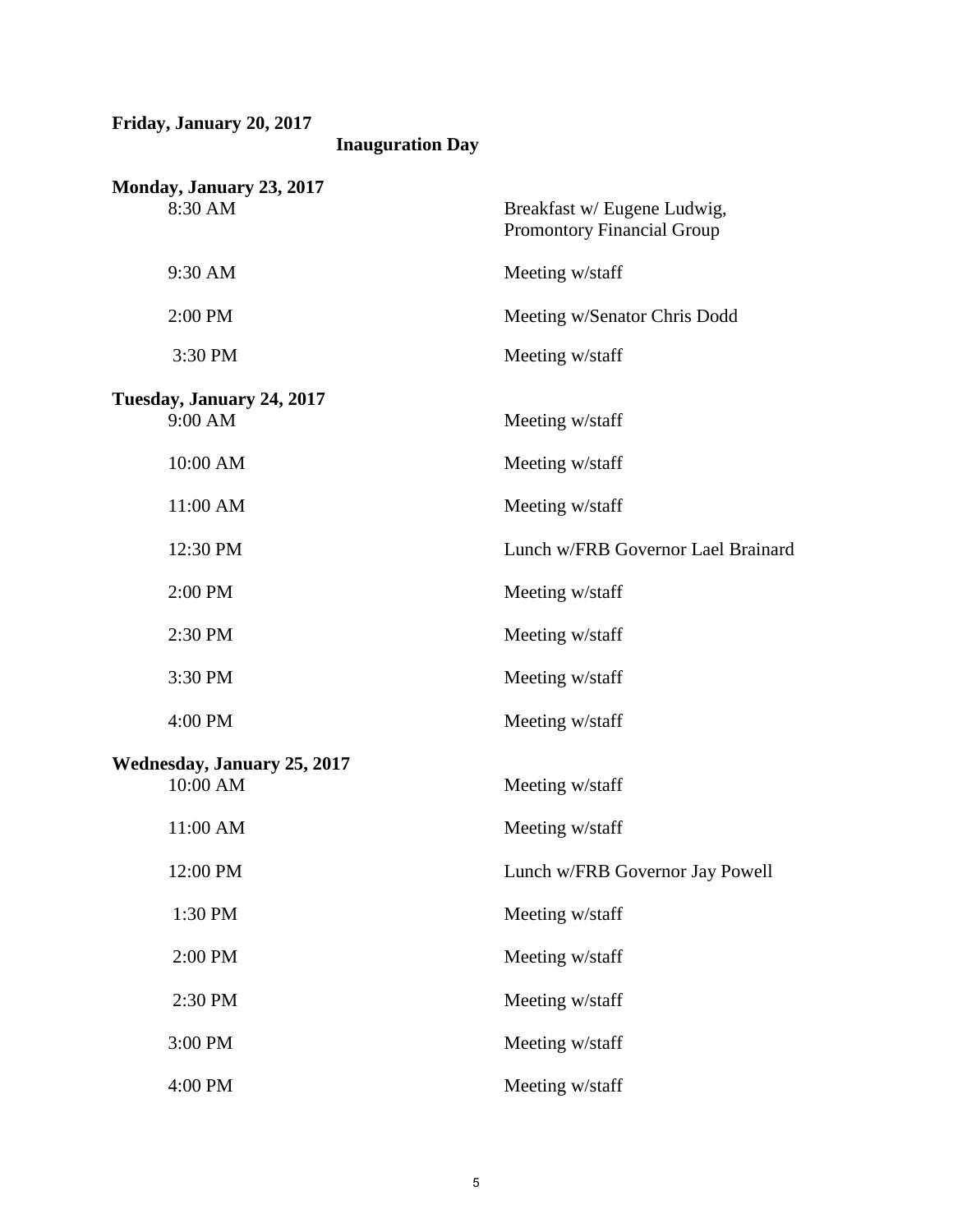| 4:30 PM                               | Meeting w/staff                      |
|---------------------------------------|--------------------------------------|
| Thursday, January 26, 2017<br>8:30 AM | Meeting w/staff                      |
| 9:30 AM                               | Meeting w/staff                      |
| 10:00 AM                              | Meeting w/staff                      |
| 12:00 PM                              | Interagency Principal's Lunch-FRB    |
| 3:00 PM                               | Meeting w/staff                      |
| 4:00 PM                               | Meeting w/staff                      |
| 4:30 PM                               | Meeting w/staff                      |
| Friday, January 27, 2017<br>10:00 AM  | Meeting w/Gerald Hassell, BNY Mellon |
| 11:00 AM                              | Meeting w/staff                      |
| 11:30 AM                              | Meeting w/staff                      |
| 12:00 PM                              | Meeting w/staff                      |
| 1:00 PM                               | Meeting w/staff                      |
| 2:00 PM                               | Meeting w/staff                      |
| 3:00 PM                               | Meeting w/staff                      |
| 4:00 PM                               | Meeting w/staff                      |
| Monday, January 30, 2017              |                                      |
| 9:00 AM                               | Meeting w/staff                      |
| 9:30 AM                               | Meeting w/staff                      |
| 10:00 AM                              | Meeting w/staff                      |
| 11:30 AM                              | Meeting w/staff                      |
| 2:00 PM                               | Meeting w/staff                      |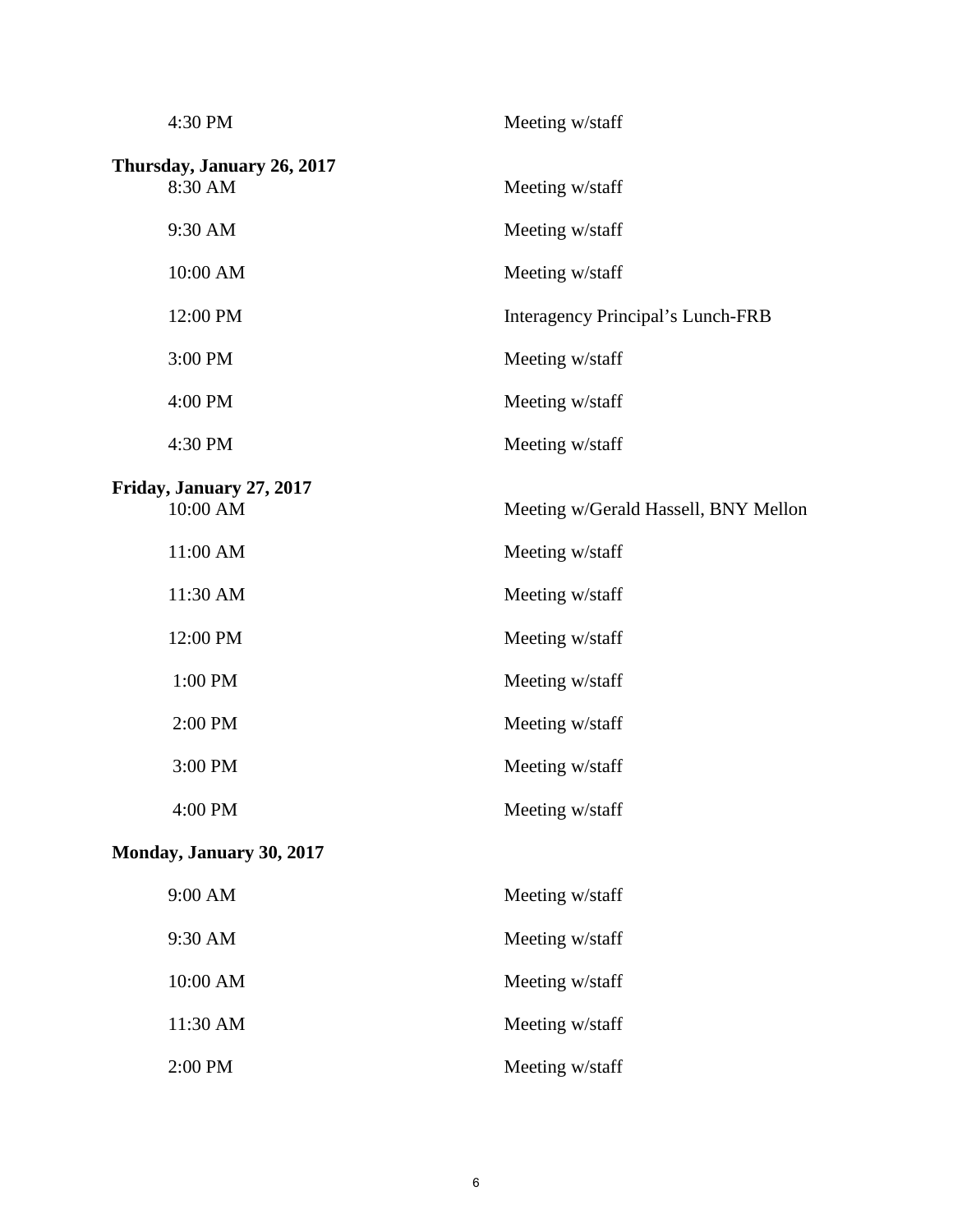| 3:00 PM                               | Meeting w/staff                                                 |
|---------------------------------------|-----------------------------------------------------------------|
| 4:00 PM                               | Meeting w/staff                                                 |
| Tuesday, January 31, 2017<br>10:00 AM | Meeting w/Don Bernstein,<br>Davis, Polk & Wardwell, LLP         |
| 11:00 AM                              | Meeting w/staff                                                 |
| 12:00 PM                              | Lunch w/FDIC Vice Chairman Hoenig                               |
| 2:30 PM                               | Meeting w/staff                                                 |
| 3:30 PM                               | Meeting w/staff                                                 |
| 5:30 PM                               | Meeting w/Senator Bob Corker,<br>Dirksen Senate Office Building |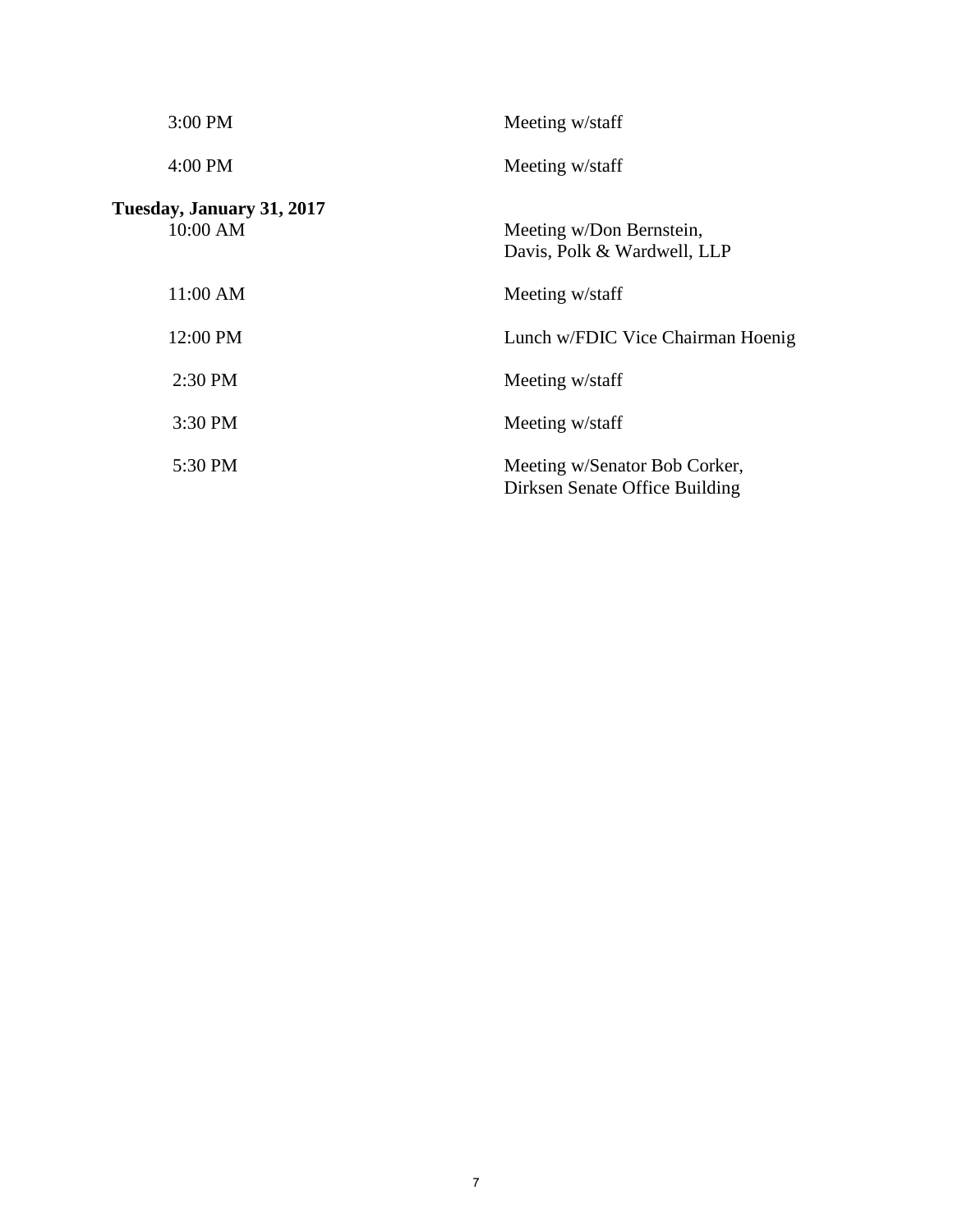#### **Chairman's Schedule February 2017**

| <b>Wednesday, February 1, 2017</b><br>8:00 AM | Breakfast w/John Walsh,<br>McKinsey & Company                              |
|-----------------------------------------------|----------------------------------------------------------------------------|
| 10:00 AM                                      | Meeting w/staff                                                            |
| 10:30 AM                                      | Meeting w/staff                                                            |
| 12:00 PM                                      | Lunch w/OCC Comptroller Curry                                              |
| 2:00 PM                                       | Meeting w/staff                                                            |
| 3:00 PM                                       | Meeting w/staff                                                            |
| 4:00 PM                                       | Meeting w/Russian Delegation                                               |
| Thursday, February 2, 2017                    |                                                                            |
| 8:00 AM                                       | Breakfast w/Ellen Lazar                                                    |
| 9:00 AM                                       | Meeting w/staff                                                            |
| 9:30 AM                                       | Meeting w/staff                                                            |
| 10:30 AM                                      | Meeting w/staff                                                            |
| 11:30 AM                                      | Meeting w/staff                                                            |
| 12:00 PM                                      | Lunch w/Allan Mendelowitz                                                  |
| 1:00 PM                                       | Meeting w/staff                                                            |
| 1:30 PM                                       | Meeting w/staff                                                            |
| 2:30 PM                                       | Meeting w/staff                                                            |
| 4:00 PM                                       | Attend Farewell Reception for Tim Massad,<br><b>CFTC Conference Center</b> |
| Friday, February 3, 2017                      |                                                                            |
| 9:30 AM                                       | Meeting w/staff                                                            |
| 10:00 AM                                      | Meeting w/staff                                                            |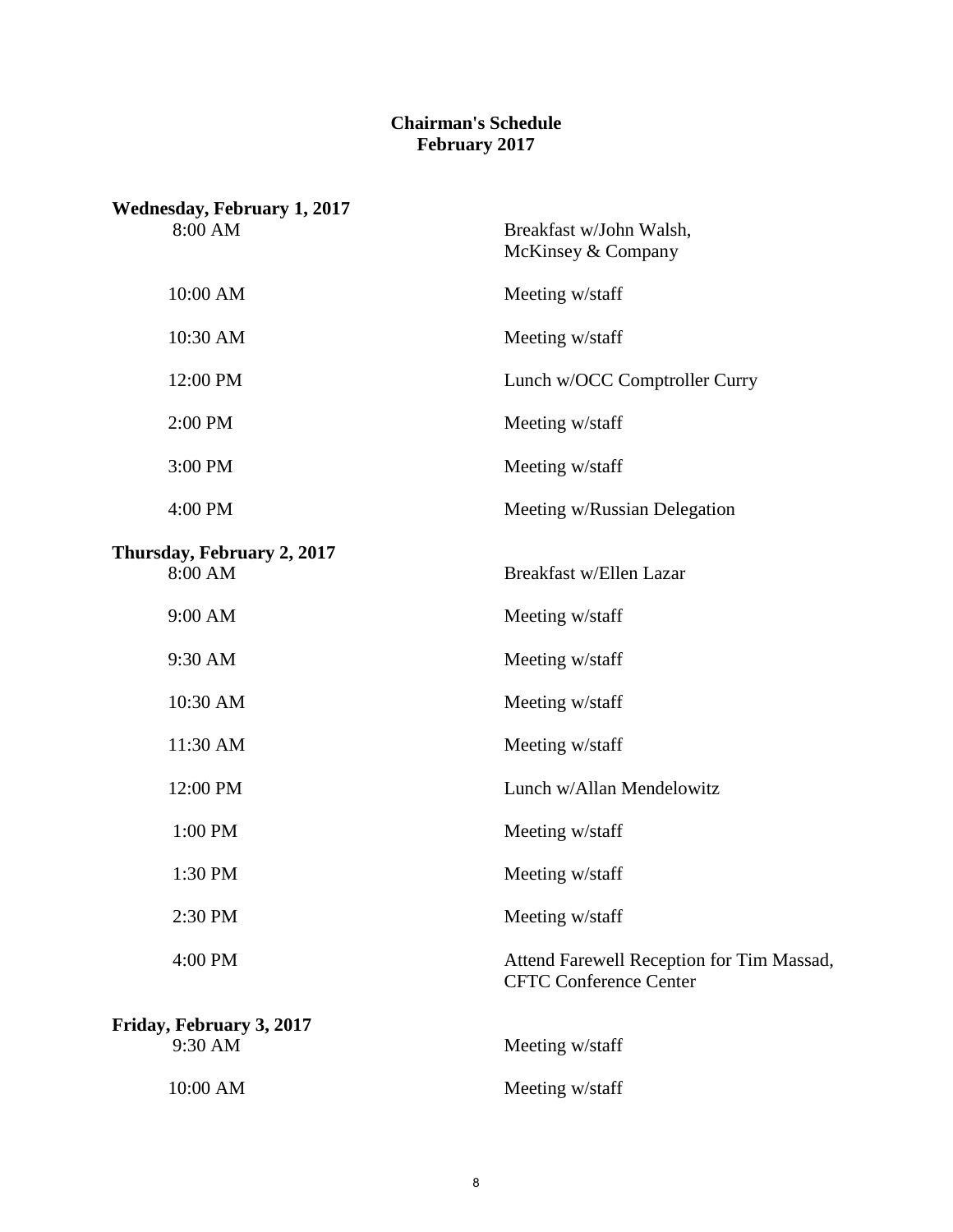| 10:30 AM                  | Meeting w/Michael Bradfield,<br>The Volcker Alliance                    |
|---------------------------|-------------------------------------------------------------------------|
| 1:30 PM                   | Meeting w/staff                                                         |
| 2:00 PM                   | Attend Memorial Service for Kathleen<br>O'Day, Wilson Conference Center |
| 4:00 PM                   | Meeting w/staff                                                         |
| Monday, February 6, 2017  |                                                                         |
| 9:00 AM                   | Meeting w/staff                                                         |
| 9:30 AM                   | Meeting w/staff                                                         |
| 10:00 AM                  | Meeting w/staff                                                         |
| 11:00 AM                  | Meeting w/staff                                                         |
| 11:30 AM                  | Meeting w/staff                                                         |
| 12:30 PM                  | Meeting w/staff                                                         |
| 1:30 PM                   | Meeting w/staff                                                         |
| 2:00 PM                   | Meeting w/staff                                                         |
| 2:30 PM                   | Meeting w/staff                                                         |
| 3:30 PM                   | Meeting w/staff                                                         |
| 4:30 PM                   | Meeting w/staff                                                         |
| Tuesday, February 7, 2017 |                                                                         |
| 8:00 AM                   | Breakfast w/Michael Krimminger,<br><b>Cleary Gottlieb</b>               |
| 9:30 AM                   | Meeting w/staff                                                         |
| 10:30 AM                  | Meeting w/staff                                                         |
| 11:00 AM                  | Meeting w/staff                                                         |
| 12:00 PM                  | Lunch w/FDIC Vice Chairman Hoenig                                       |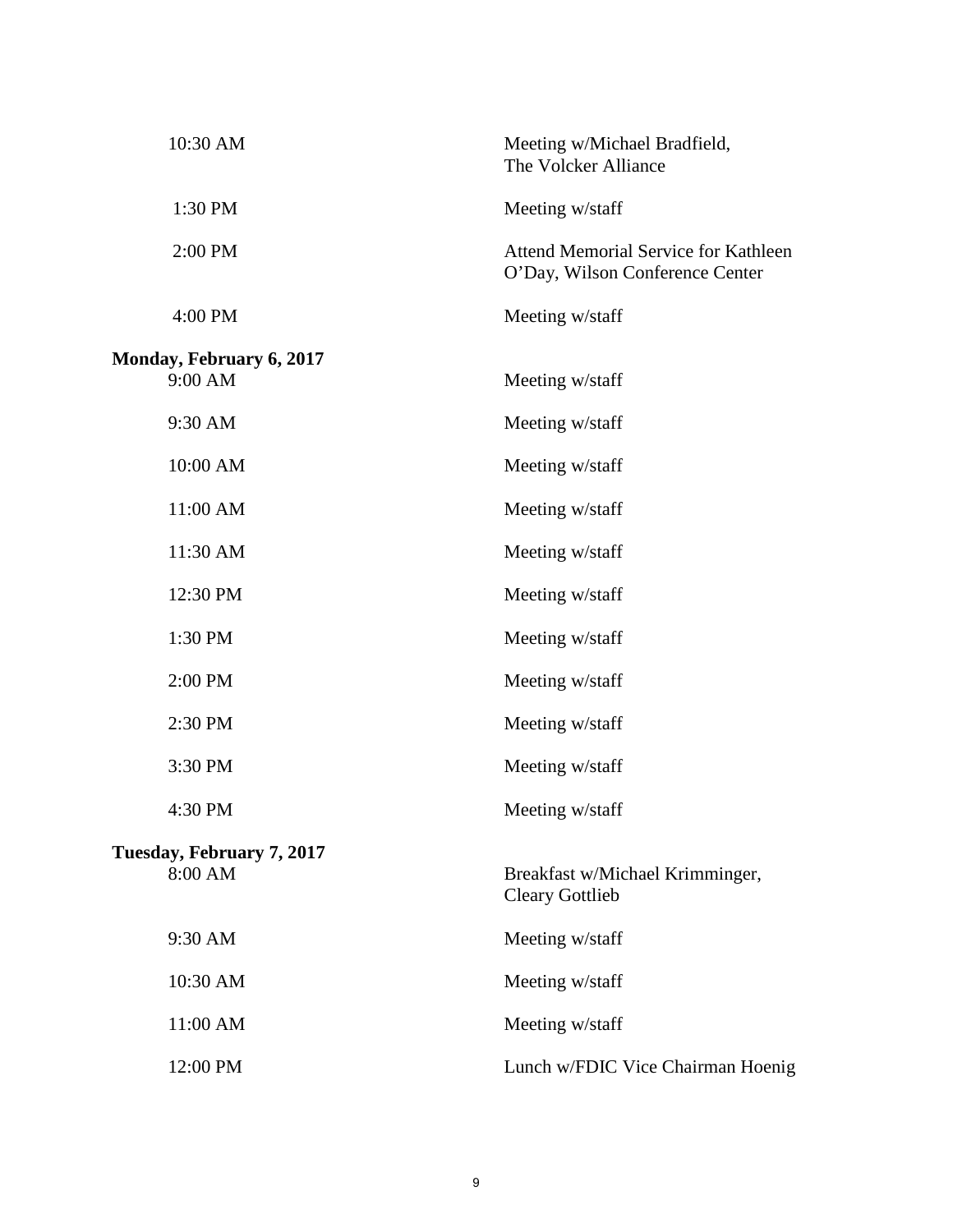| 2:00 PM                                       | Meeting w/staff                                                             |
|-----------------------------------------------|-----------------------------------------------------------------------------|
| 3:00 PM                                       | Meeting w/staff                                                             |
| 4:00 PM                                       | Meeting w/staff                                                             |
| <b>Wednesday, February 8, 2017</b><br>8:30 AM | Meeting w/staff                                                             |
| 10:00 AM                                      | Meeting w/staff                                                             |
| 11:00 AM                                      | Meeting w/staff                                                             |
| 11:30 AM                                      | Meeting w/staff                                                             |
| 1:00 PM                                       | Meeting w/Senator Catherine Cortez Masto,<br>Dirksen Senate Office Building |
| 2:30 PM                                       | Meeting w/staff                                                             |
| 3:30 PM                                       | Meeting w/staff                                                             |
| 4:00 PM                                       | Meeting w/staff                                                             |
| Thursday, February 9, 2017<br>8:30 AM         | Meeting w/staff                                                             |
| 10:00 AM                                      | Meeting w/staff                                                             |
| 12:30 PM                                      | Lunch w/Steve Harris, PCAOB                                                 |
| 3:00 PM                                       | Meeting w/staff                                                             |
| 4:00 PM                                       | Meeting w/Senator Bob Corker,<br>Dirksen Senate Office Building             |
| Friday, February 10, 2017<br>10:00 AM         | Meeting w/staff                                                             |
| 10:30 AM                                      | Meeting w/staff                                                             |
| 11:00 AM                                      | Meeting w/staff                                                             |
| 11:30 AM                                      | Meeting w/staff                                                             |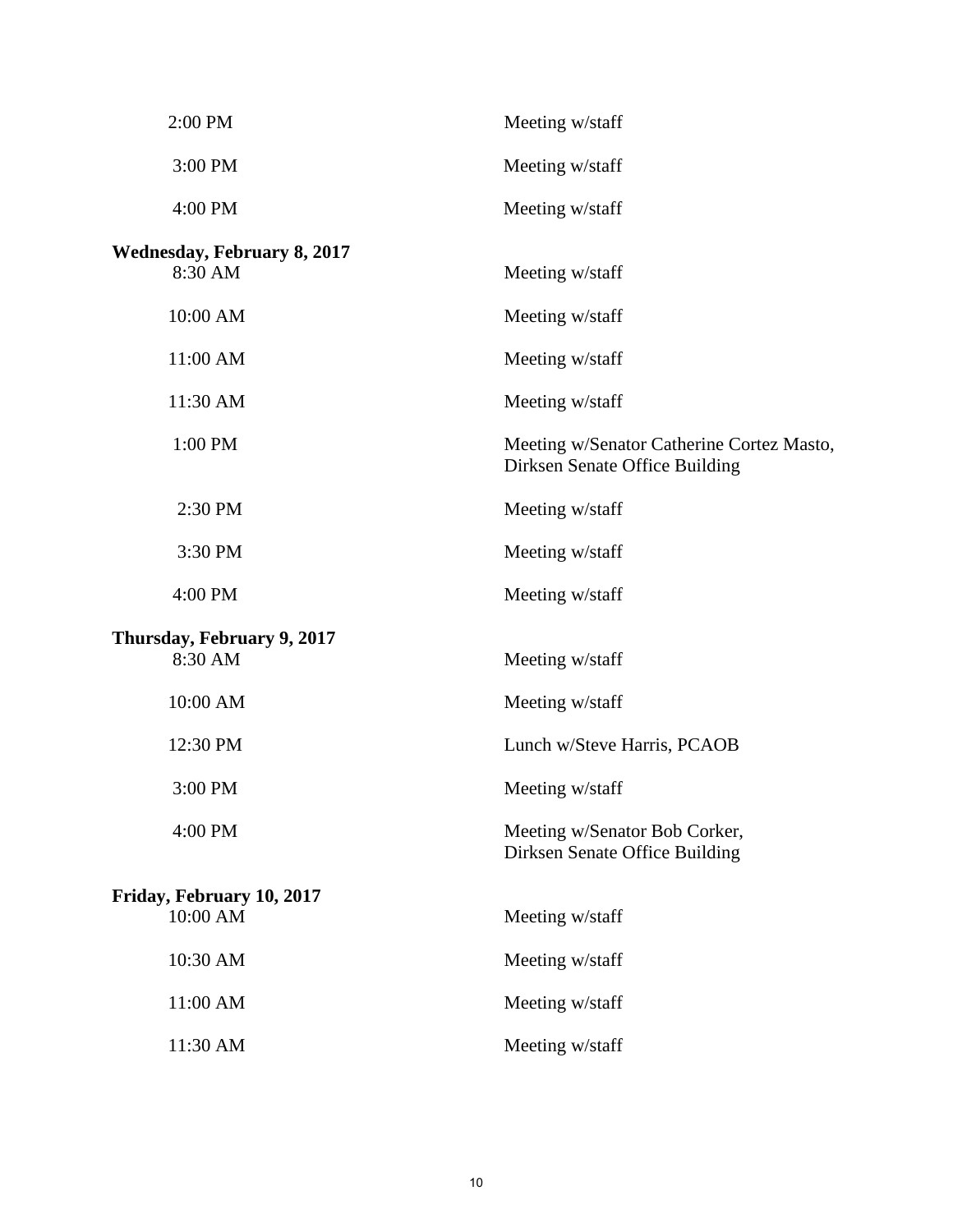| 12:00 PM                             | Lunch w/John Dugan, Covington &<br>Burling, LLP             |
|--------------------------------------|-------------------------------------------------------------|
| 1:30 PM                              | Meeting w/staff                                             |
| 2:00 PM                              | Meeting w/staff                                             |
| 3:30 PM                              | Meeting w/staff                                             |
| 4:30 PM                              | Meeting w/staff                                             |
| Monday, February 13, 2017<br>8:30 AM | Meeting w/staff                                             |
|                                      |                                                             |
| 9:00 AM                              | Meeting w/staff                                             |
| 9:30 AM                              | Meeting w/staff                                             |
| 10:00 AM                             | Meeting w/staff                                             |
| 11:00 AM                             | Meeting w/staff                                             |
| 12:00 PM                             | Lunch w/Jeremiah Norton,<br><b>Chain Bridge Partners</b>    |
| 2:00 PM                              | Meeting w/staff                                             |
| 3:00 PM                              | Meeting w/staff                                             |
| 3:30 PM                              | Meeting w/staff                                             |
| 4:15 PM                              | Meeting w/Sir Jon Cunliffe,<br><b>Bank of England</b>       |
| 7:00 PM                              | Flight to San Francisco for<br><b>Regional Office Visit</b> |

## **Tuesday, February 14, 2017**

Travel: San Francisco Regional Office Visit

| Wednesday, February 15, 2017 |                                                             |
|------------------------------|-------------------------------------------------------------|
| 11:00 AM                     | Meeting w/staff                                             |
| 12:00 PM                     | Lunch w/Didem Nisanci, Promontory<br><b>Financial Group</b> |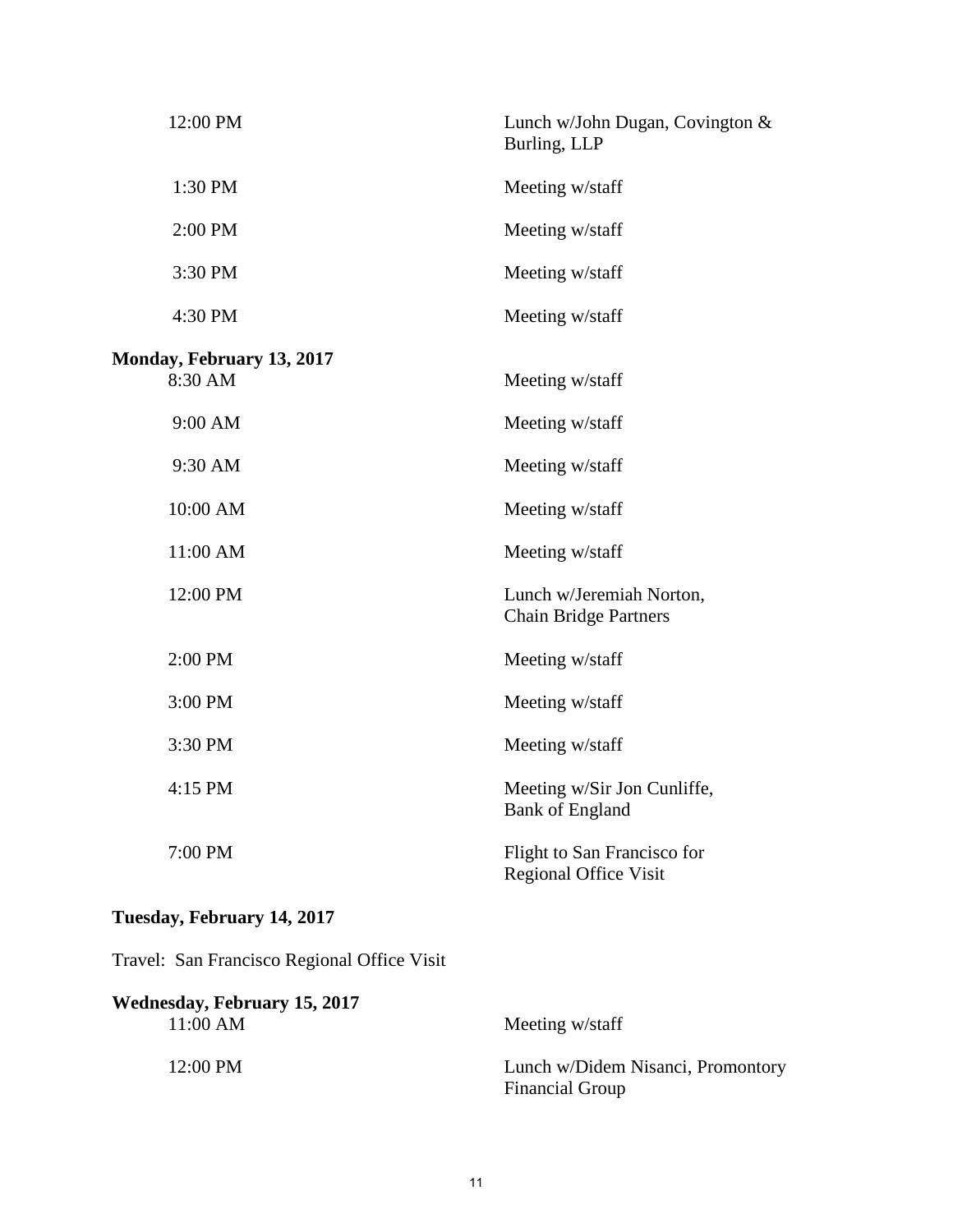| 2:00 PM                                 | Meeting w/staff                               |
|-----------------------------------------|-----------------------------------------------|
| 4:00 PM                                 | Meeting w/staff                               |
| 4:30 PM                                 | Meeting w/staff                               |
| Thursday, February 16, 2017<br>10:00 AM | Meeting w/staff                               |
| 11:00 AM                                | Meeting w/staff                               |
| 12:00 PM                                | Lunch w/Camden Fine,<br>President & CEO, ICBA |
| 2:00 PM                                 | Meeting w/staff                               |
| 2:30 PM                                 | Meeting w/staff                               |
| 3:30 PM                                 | Meeting w/staff                               |
| Friday, February 17, 2017<br>8:30 AM    | Meeting w/staff                               |
| 10:00 AM                                | Meeting w/staff                               |
| 11:30 AM                                | Meeting w/staff                               |
| 1:30 PM                                 | Meeting w/staff                               |
| 2:30 PM                                 | Meeting w/staff                               |
| 3:00 PM                                 | Meeting w/staff                               |
| 3:30 PM                                 | Meeting w/staff                               |
| 4:00 PM                                 | Meeting w/staff                               |
| 4:30 PM                                 | Meeting w/staff                               |
|                                         |                                               |

# **Monday, February 20, 2017**

## **Federal Holiday**

**Tuesday, February 21, 2017** 

FDIC Board of Director's Meeting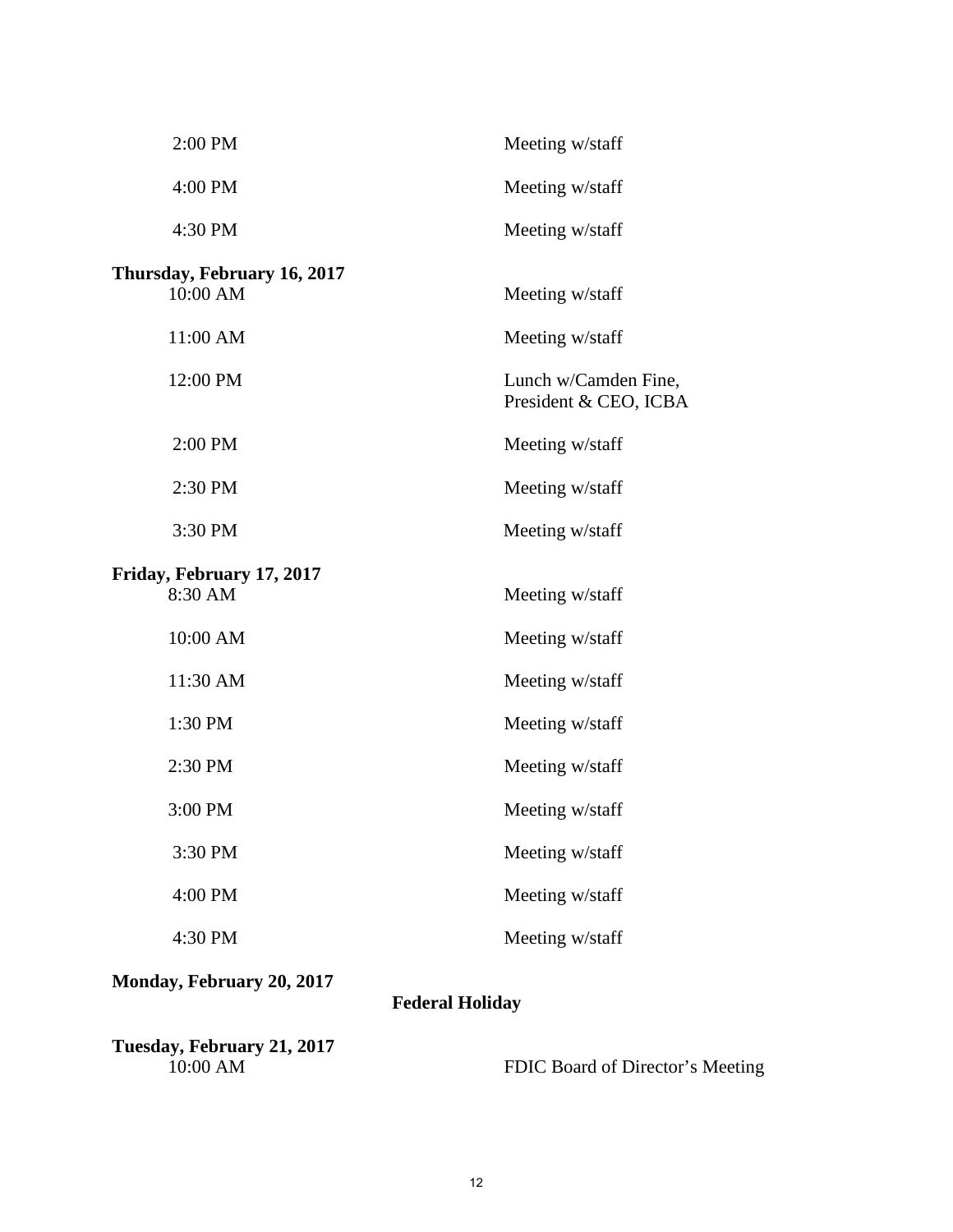| 11:00 AM                                       | Meeting w/staff                                                               |
|------------------------------------------------|-------------------------------------------------------------------------------|
| 12:00 PM                                       | Meeting w/staff                                                               |
| 1:00 PM                                        | Meeting w/staff                                                               |
| 3:00 PM                                        | Meeting w/staff                                                               |
| 3:30 PM                                        | Meeting w/staff                                                               |
| <b>Wednesday, February 22, 2017</b><br>9:00 AM | Meeting w/staff                                                               |
| 11:00 AM                                       | Meeting w/staff                                                               |
| 12:00 PM                                       | Lunch w/FDIC Vice Chairman Hoenig                                             |
| 2:15 PM                                        | Meeting w/Gary Cohn, National Economic<br>Council                             |
| 4:00 PM                                        | Meeting w/staff                                                               |
| Thursday, February 23, 2017<br>8:30 AM         | Meeting w/staff                                                               |
| 10:00 AM                                       | Meeting w/staff                                                               |
| 11:00 AM                                       | Meeting w/staff                                                               |
| 12:00 PM                                       | Lunch w/Michael Froman, Distinguished<br>Fellow, Council on Foreign Relations |
| 1:30 PM                                        | Meeting w/staff                                                               |
| 2:00 PM                                        | Meeting w/staff                                                               |
| 4:00 PM                                        | Meeting w/staff                                                               |
| 5:00 PM                                        | Meeting w/staff                                                               |
| Friday, February 24, 2017<br>10:00 AM          | Meeting w/staff                                                               |
| 11:30 AM                                       | Meeting w/staff                                                               |
| 12:30 PM                                       | Meeting w/staff                                                               |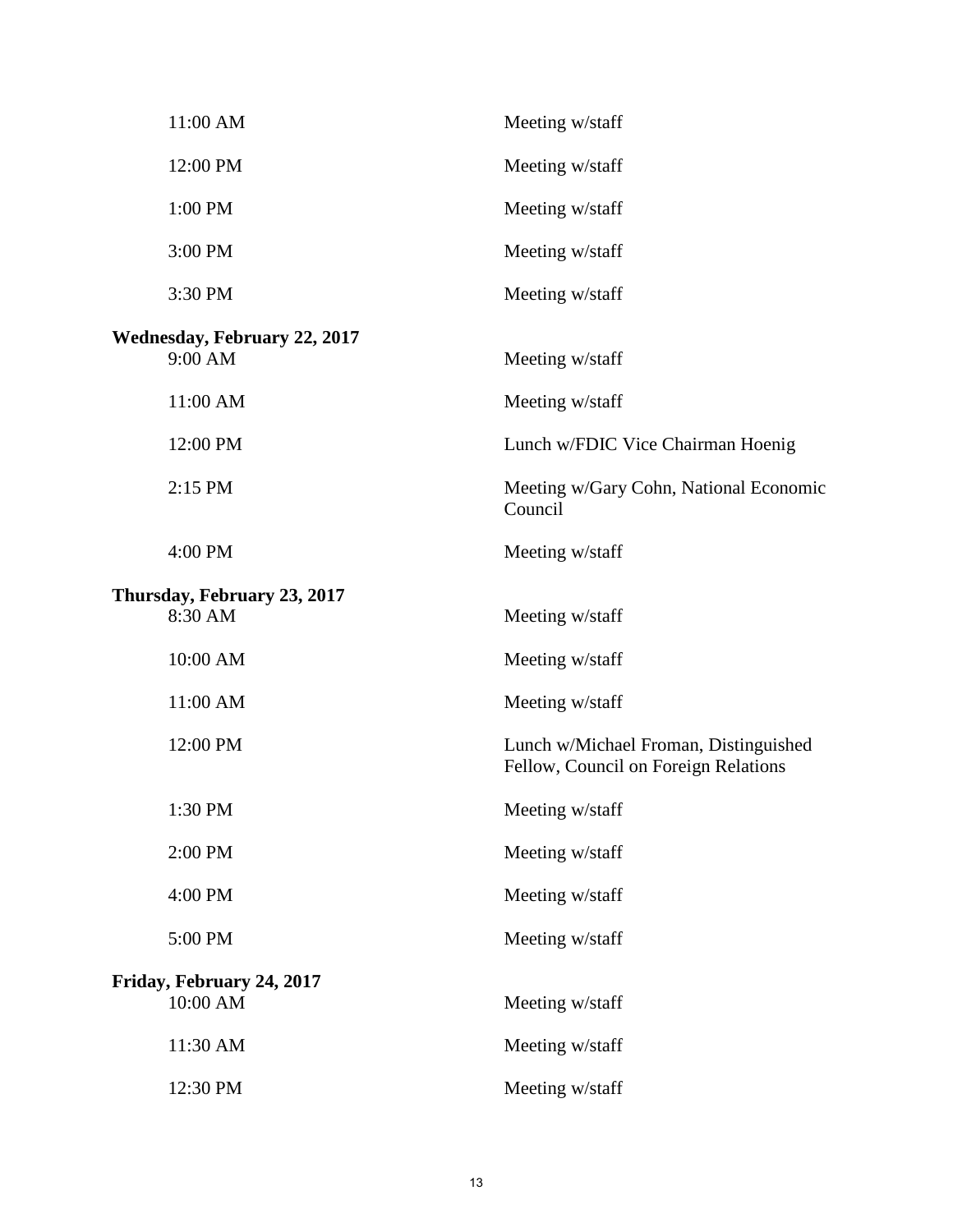| 1:00 PM                               | Meeting w/staff                                                 |
|---------------------------------------|-----------------------------------------------------------------|
| 2:00 PM                               | Meeting w/staff                                                 |
| 3:00 PM                               | Meeting w/staff                                                 |
| 3:30 PM                               | Meeting w/staff                                                 |
| Monday, February 27, 2017<br>9:00 AM  | Meeting w/staff                                                 |
| 9:30 AM                               | Meeting w/staff                                                 |
| 10:30 AM                              | Meeting w/staff                                                 |
| 11:00 AM                              | Meeting w/staff                                                 |
| 12:00 PM                              | Lunch w/Bill Isaac,<br>Former FDIC Chairman                     |
| 1:30 PM                               | Meeting w/staff                                                 |
| 2:00 PM                               | Meeting w/staff                                                 |
| 3:00 PM                               | Meeting w/staff                                                 |
| 5:00 PM                               | Meeting w/staff                                                 |
| Tuesday, February 28, 2017<br>8:30 AM | Meeting w/staff                                                 |
| 10:30 AM                              | Meeting w/staff                                                 |
| 11:00 AM                              | Meeting w/staff                                                 |
| 12:00 PM                              | Lunch w/Jim Wigand,<br>Millstein and Co.                        |
| 1:30 PM                               | Meeting w/staff                                                 |
| 2:00 PM                               | Meeting w/staff                                                 |
| 3:30 PM                               | Meeting w/Senator Mike Crapo,<br>Dirksen Senate Office Building |
| 4:30 PM                               | Meeting w/staff                                                 |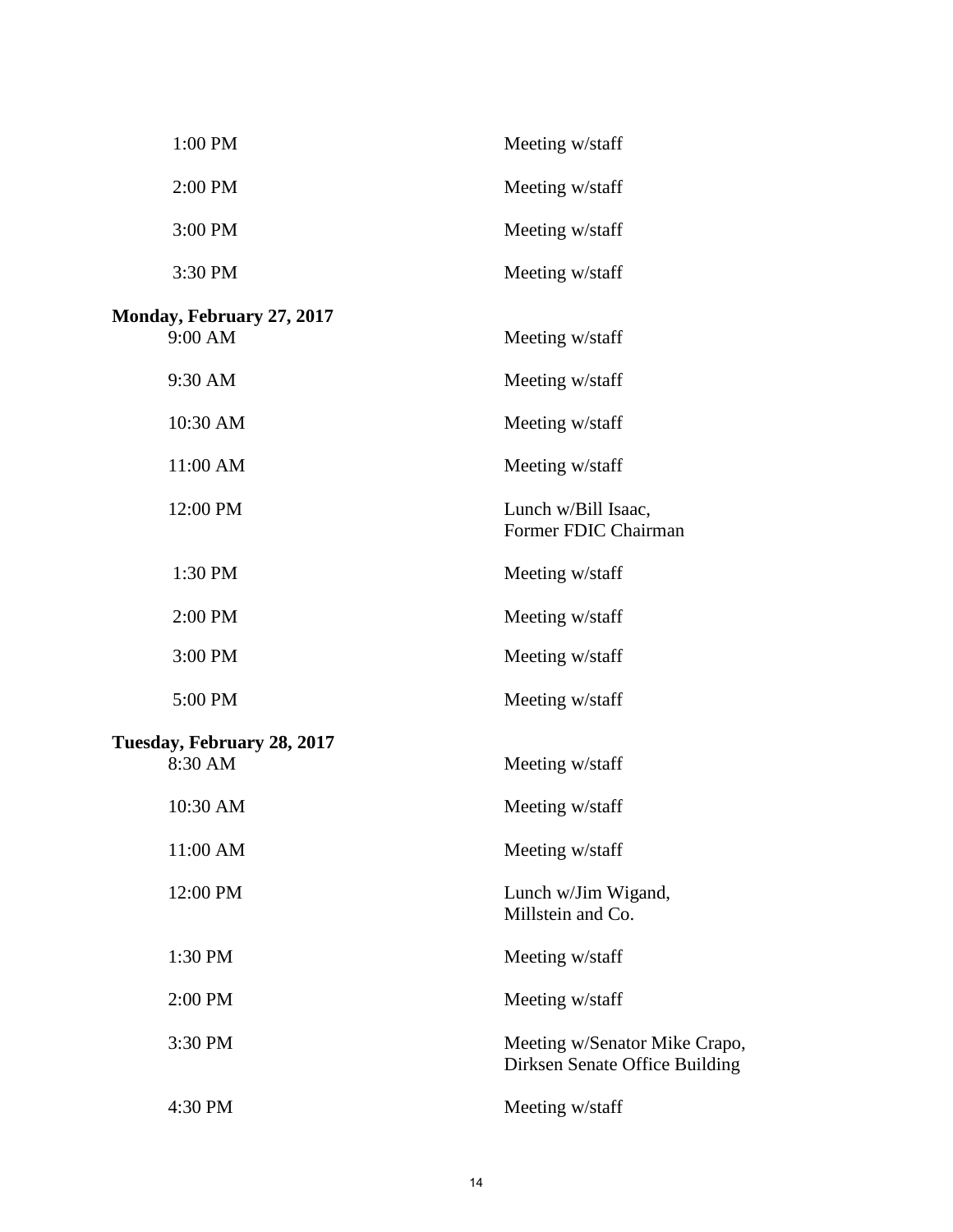| 5:00 PM | Meeting w/staff |
|---------|-----------------|
| 5:30 PM | Meeting w/staff |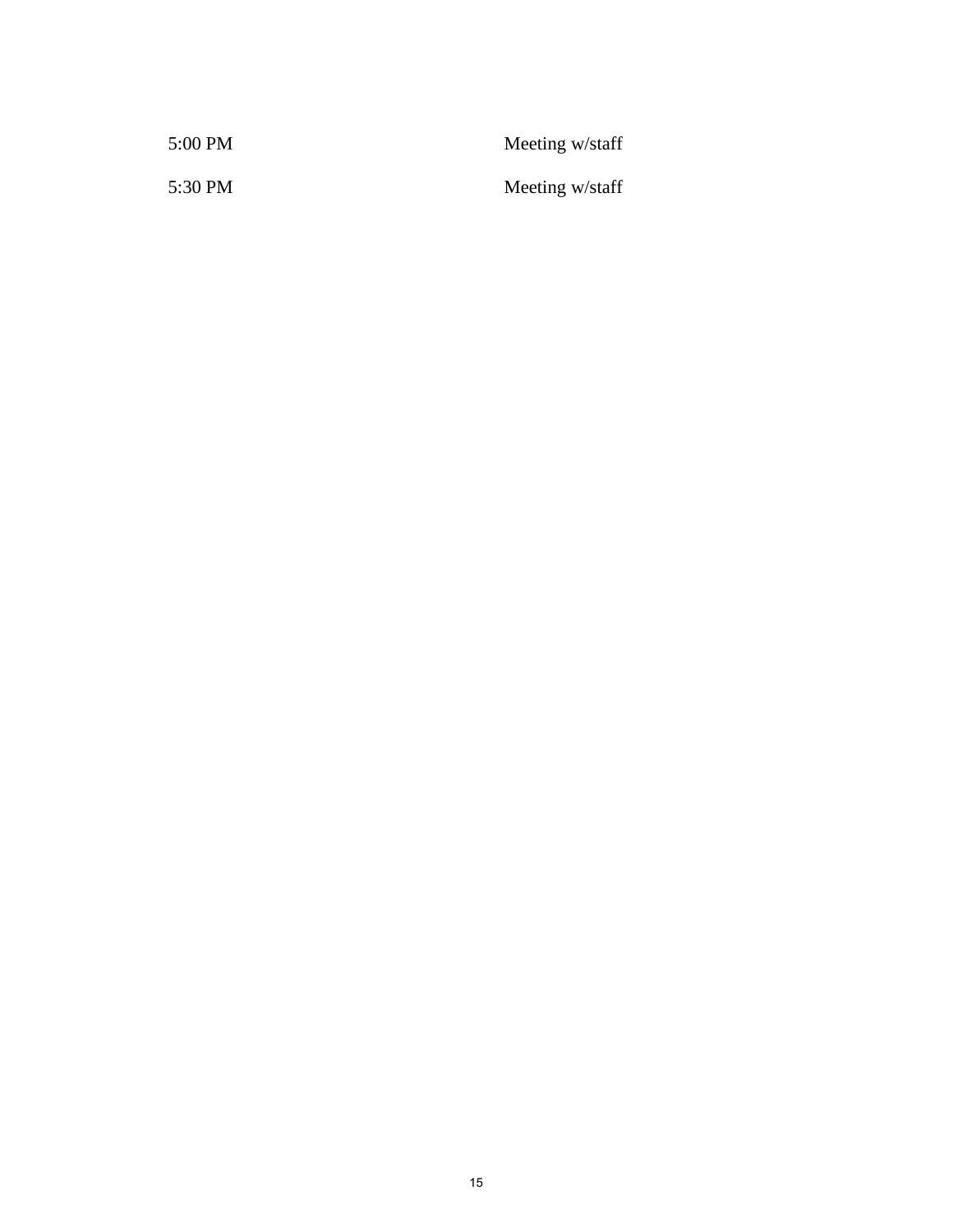#### **Chairman's Schedule March 2017**

| <b>Wednesday, March 1, 2017</b> |                                                        |
|---------------------------------|--------------------------------------------------------|
| 8:30 AM                         | Meeting w/staff                                        |
| 9:00 AM                         | Meeting w/staff                                        |
| 10:30 AM                        | Meeting w/staff                                        |
| 12:00 PM                        | Meeting w/staff                                        |
| 1:00 PM                         | Speak: Florida Bankers Visit, Willard Hotel            |
| 2:30 PM                         | Meeting w/National Diversity Coalition                 |
| 3:30 PM                         | Meeting w/staff                                        |
| 4:30 PM                         | Meeting w/staff                                        |
| Thursday, March 2, 2017         |                                                        |
| 8:30 AM                         | Meeting w/staff                                        |
| 9:30 AM                         | Speak: Ohio Bankers Visit, Melrose Hotel               |
| 10:30 AM                        | Meeting w/staff                                        |
| 11:30 AM                        | Lunch w/OCC Comptroller Curry                          |
| 1:00 PM                         | Attend FSOC Principals' meeting,<br><b>US</b> Treasury |
| 3:30 PM                         | Meeting w/staff                                        |
| 4:30 PM                         | Meeting w/staff                                        |
| 5:00 PM                         | Meeting w/staff                                        |
| Friday, March 3, 2017           |                                                        |
| 10:00 AM                        | FDIC Board of Directors Meeting                        |
| 11:00 AM                        | Meeting w/FDIC Vice Chairman Hoenig                    |
| 2:30 PM                         | Meeting w/staff                                        |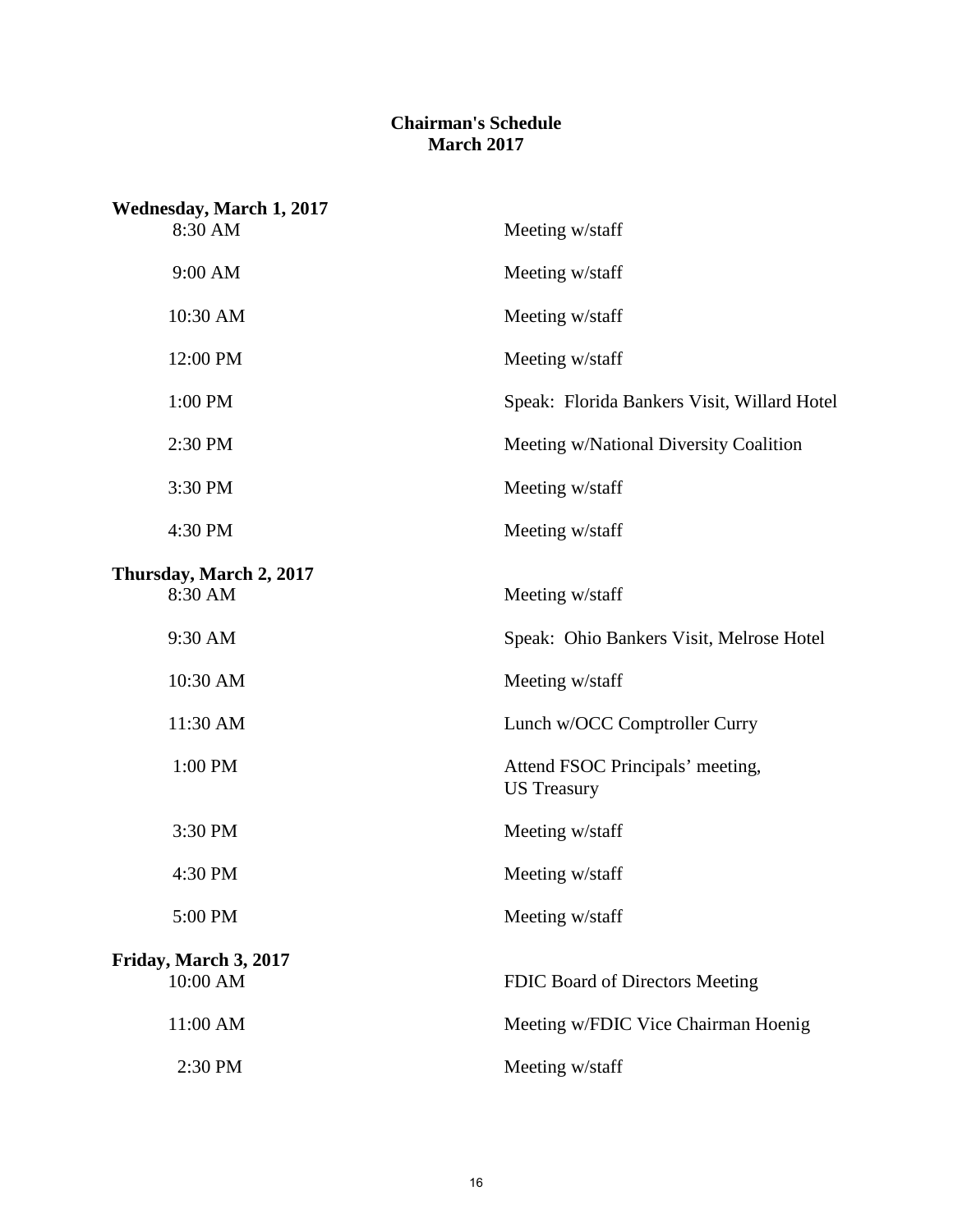| 3:30 PM                          | Meeting w/staff                                                          |
|----------------------------------|--------------------------------------------------------------------------|
| 4:00 PM                          | Meeting w/staff                                                          |
| Monday, March 6, 2017<br>9:00 AM | Meeting w/staff                                                          |
| 9:30 AM                          | Meeting w/staff                                                          |
| 10:30 AM                         | Meeting w/staff                                                          |
| 11:00 AM                         | Meeting w/staff                                                          |
| 11:30 AM                         | Meeting w/staff                                                          |
| 12:30 PM                         | Lunch w/Alan Blinder,<br>Princeton University                            |
| 2:00 PM                          | Meeting w/staff                                                          |
| 2:30 PM                          | Meeting w/staff                                                          |
| 3:30 PM                          | Meeting w/staff                                                          |
| 4:30 PM                          | Meeting w/Senator Heidi Heitkamp,<br>Hart Senate Office Building         |
| Tuesday, March 7, 2017           |                                                                          |
| 9:30 AM                          | Meeting w/staff                                                          |
| 10:00 AM                         | Meeting w/staff                                                          |
| 10:30 AM                         | Meeting w/staff                                                          |
| 12:00 PM                         | Lunch w/Pat Mulloy, Center for<br>the Study of the Presidency & Congress |
| 1:30 PM                          | Meeting w/staff                                                          |
| 3:00 PM                          | Meeting w/staff                                                          |
| 3:30 PM                          | Meeting w/staff                                                          |
| 4:30 PM                          | Meeting w/staff                                                          |
| 5:30 PM                          | Meeting w/staff                                                          |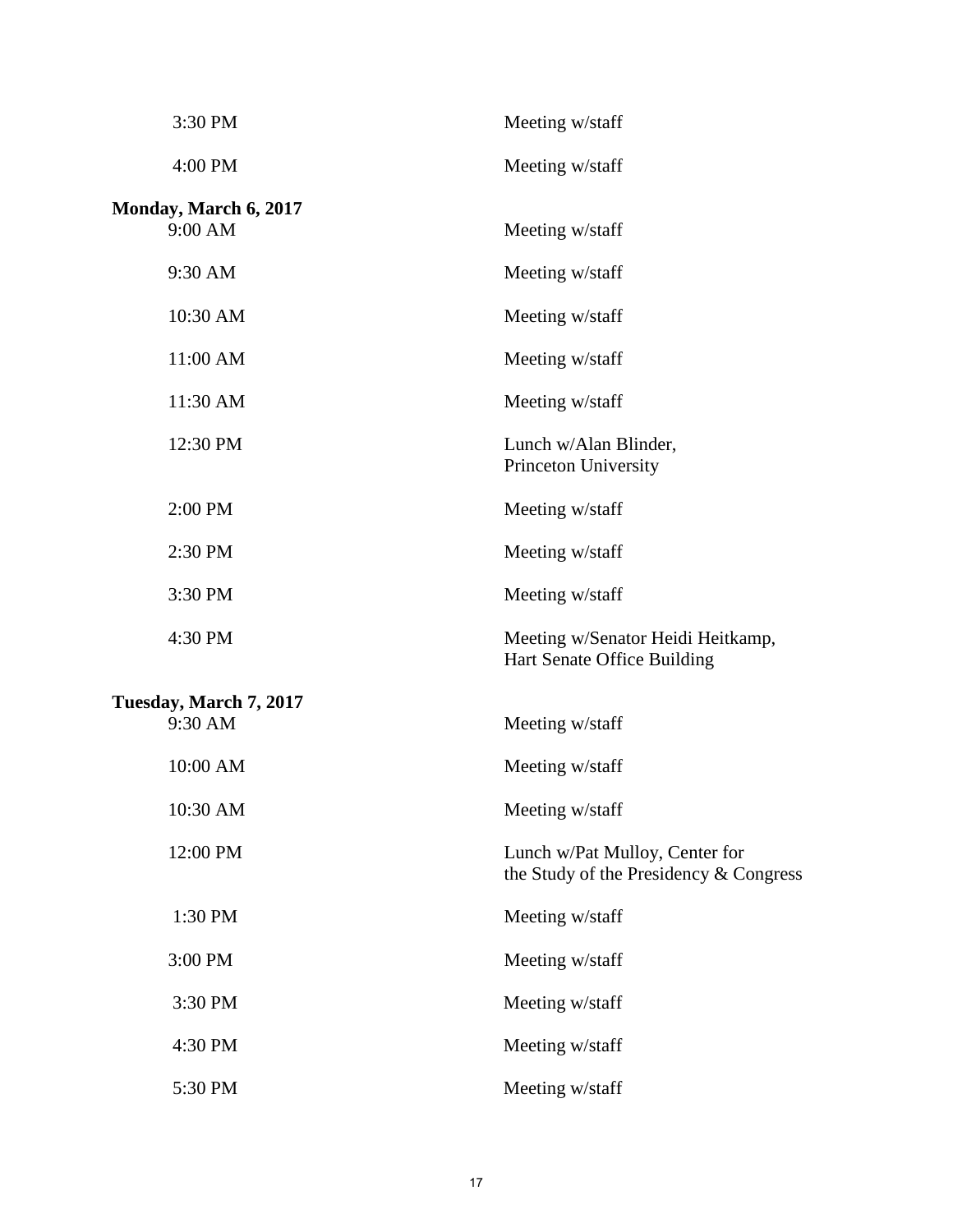| <b>Wednesday, March 8, 2017</b>    |                                                                          |
|------------------------------------|--------------------------------------------------------------------------|
| 8:30 AM                            | Meeting w/staff                                                          |
| 9:30 AM                            | Meeting w/staff                                                          |
| 11:00 AM                           | Meeting w/staff                                                          |
| 12:30 PM                           | Lunch w/Commissioner Kara Stein, SEC                                     |
| 2:00 PM                            | Meet w/Nandita Bakhshi, President & CEO,<br>Bank of the West             |
| 4:00 PM                            | Meeting w/Senator Ronald Wyden,<br>Dirksen Senate Office Building        |
| 5:00 PM                            | Meeting w/staff                                                          |
|                                    |                                                                          |
| Thursday, March 9, 2017<br>8:30 AM | Meeting w/staff                                                          |
| 10:00 AM                           | Meeting w/staff                                                          |
| 11:30 AM                           | Meeting w/Senator Mike Rounds,<br>Hart Senate Office Building            |
| 1:00 PM                            | Meeting w/staff                                                          |
| 2:45 PM                            | Meeting w/Senator Patty Murray,<br><b>Russell Senate Office Building</b> |
| 4:00 PM                            | Meeting w/staff                                                          |
| 5:00 PM                            | Meeting w/staff                                                          |
|                                    |                                                                          |
| Friday, March 10, 2017<br>10:00 AM | Meeting w/staff                                                          |
| 11:00 AM                           | Meeting w/Ryan Tracy and Mark Anderson,<br>The Wall Street Journal       |
| 12:30 PM                           | Meeting w/staff                                                          |
| 1:30 PM                            | Meeting w/staff                                                          |
| 2:00 PM                            | Meeting w/staff                                                          |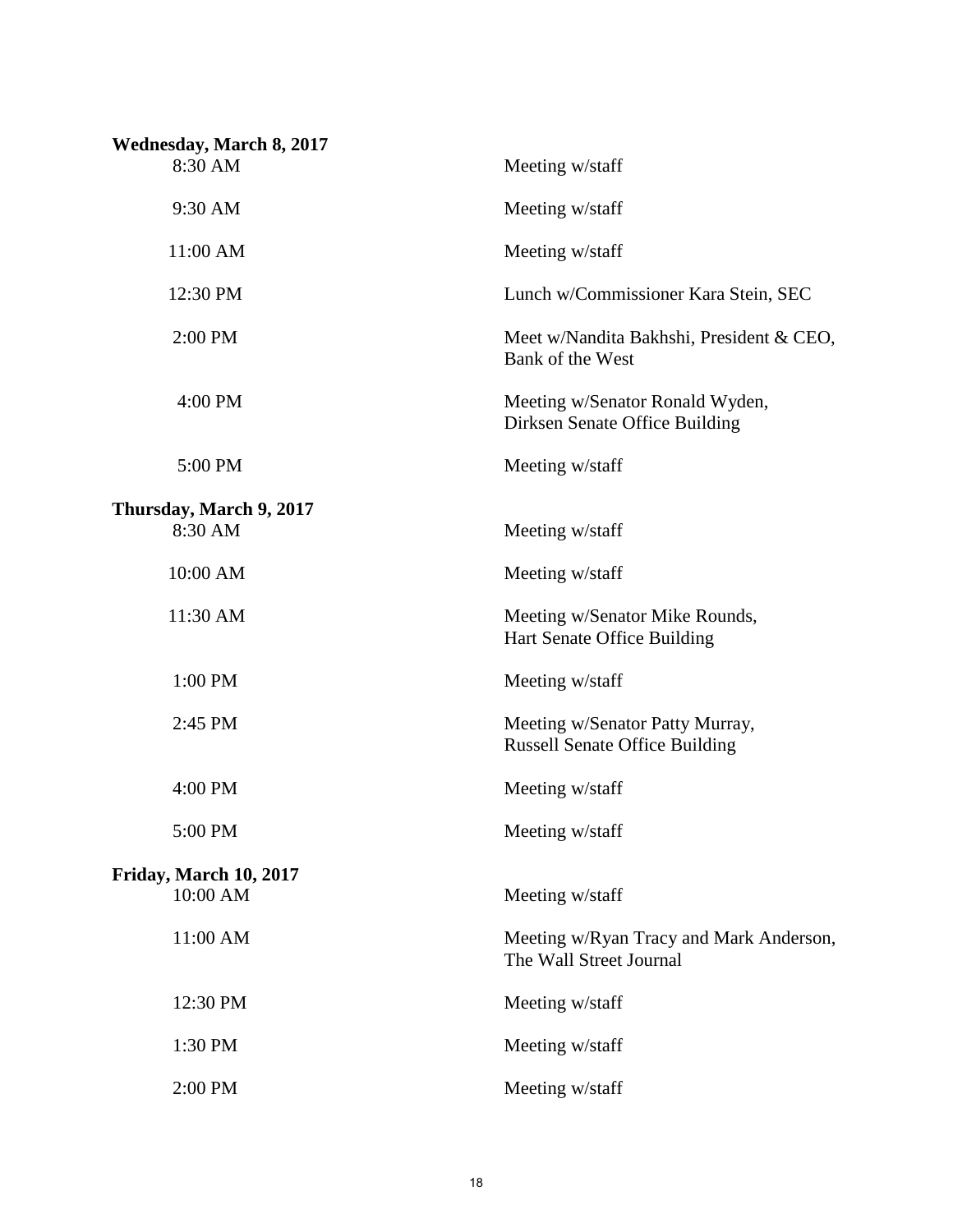| Meeting w/staff | $2:30$ PM         |
|-----------------|-------------------|
| Meeting w/staff | $3:00$ PM         |
| Meeting w/staff | $4:00 \text{ PM}$ |
| Meeting w/staff | $4:30$ PM         |

## **Monday, March 13, 2017**

Travel: New York - Meeting w/Washington Post and Visit w/FDIC Regional Office

| Tuesday, March 14, 2017              |                                                                        |
|--------------------------------------|------------------------------------------------------------------------|
| 9:00 AM                              | Meeting w/staff                                                        |
| 9:30 AM                              | Meeting w/staff                                                        |
| 11:30 AM                             | Meeting w/Senator Pat Toomey,<br><b>Russell Senate Office Building</b> |
| 1:00 PM                              | Lunch w/Acting Chairman Michael<br>Piwowar, SEC                        |
| 3:00 PM                              | Meeting w/Senator David Perdue, Russell<br>Senate Office Building      |
| 4:00 PM                              | Meeting w/staff                                                        |
| 4:30 PM                              | Meeting w/staff                                                        |
|                                      |                                                                        |
| Wednesday, March 15, 2017<br>9:00 AM | Meeting w/staff                                                        |
| 9:30 AM                              | Meeting w/staff                                                        |
| 10:00 AM                             | Meeting w/staff                                                        |
| 11:00 AM                             | Meeting w/staff                                                        |
| 12:00 PM                             | Lunch w/Terry Haines,<br>Potomac Research Group                        |
| 1:30 PM                              | Meeting w/staff                                                        |
| 2:00 PM                              | Meeting w/staff                                                        |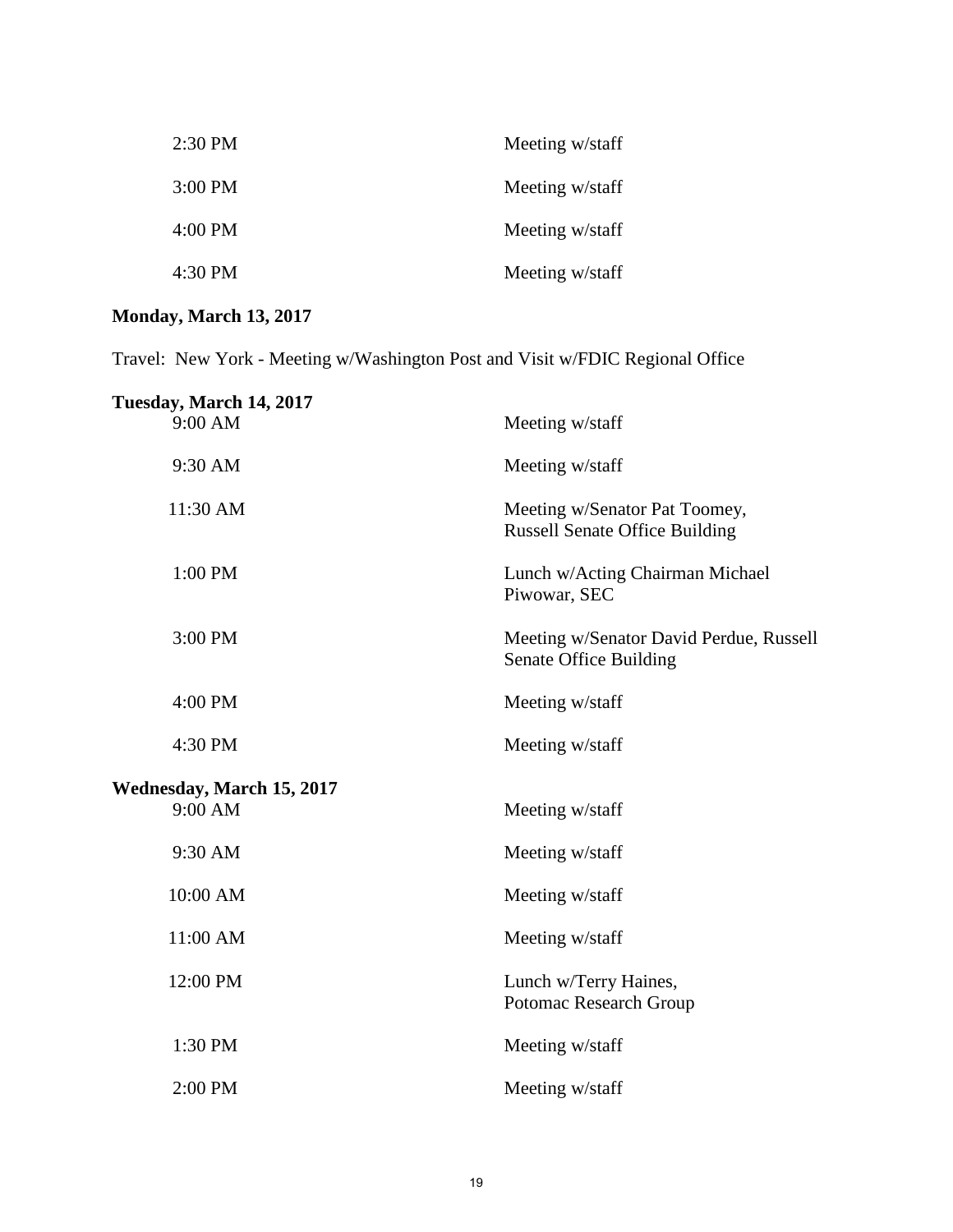| 3:00 PM                                  | Meeting w/staff                                                  |
|------------------------------------------|------------------------------------------------------------------|
| 4:00 PM                                  | Meeting w/staff                                                  |
| 5:00 PM                                  | Meeting w/staff                                                  |
| Thursday, March 16, 2017<br>10:00 AM     | Meeting w/staff                                                  |
| 12:00 PM                                 | Lunch w/FRB Governor Tarullo and<br><b>OCC Comptroller Curry</b> |
| 2:30 PM                                  | Meeting w/staff                                                  |
| 4:00 PM                                  | Meeting w/staff                                                  |
| 4:30 PM                                  | Meeting w/staff                                                  |
| 5:00 PM                                  | Meeting w/staff                                                  |
| Friday, March 17, 2017<br>9:30 AM        | Meeting w/staff                                                  |
| 10:00 AM                                 | Meeting w/staff                                                  |
| 11:00 AM                                 | Meeting w/staff                                                  |
| 12:00 PM                                 | Lunch w/FDIC Vice Chairman Hoenig                                |
| 1:00 PM                                  | Meeting w/staff                                                  |
| 2:00 PM                                  | Meeting w/staff                                                  |
| 3:00 PM                                  | Meeting w/staff                                                  |
| 3:30 PM                                  | Meeting w/staff                                                  |
| 4:30 PM                                  | Meeting w/staff                                                  |
| <b>Monday, March 20, 2017</b><br>8:30 AM | Meeting w/staff                                                  |
| 9:00 AM                                  | Host: Michigan Bankers Visit                                     |
| 10:30 AM                                 | Meeting w/staff                                                  |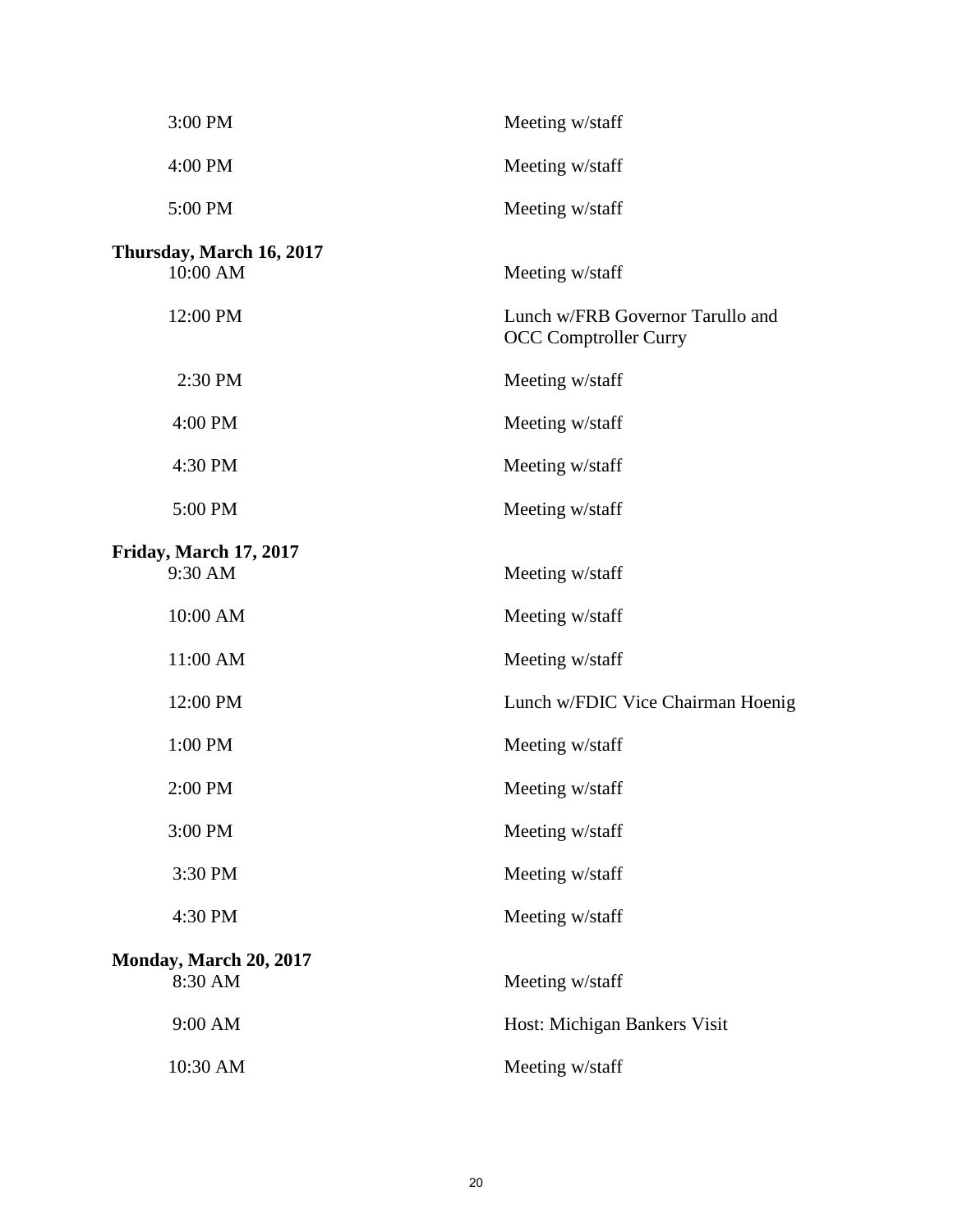| 12:00 PM                                    | Lunch w/CFTC Acting Chairman J.<br>Christopher Giancarlo                     |
|---------------------------------------------|------------------------------------------------------------------------------|
| 2:00 PM                                     | Meeting w/staff                                                              |
| 3:30 PM                                     | Meeting w/staff                                                              |
| 4:00 PM                                     | Meeting w/staff                                                              |
| 4:30 PM                                     | Meeting w/staff                                                              |
| Tuesday, March 21, 2017<br>8:30 AM          | Breakfast w/CFPB Director Cordray                                            |
| 10:00 AM                                    | FDIC Board of Directors Meeting                                              |
| 4:30 PM                                     | Meeting w/staff                                                              |
| <b>Wednesday, March 22, 2017</b><br>8:00 AM | Breakfast w/Steve Harris, PCAOB                                              |
| 9:00 AM                                     | Meeting w/staff                                                              |
| 9:30 AM                                     | Meet w/Reporter Zachary Warmbrodt,<br>Politico                               |
| 10:00 AM                                    | Meeting w/staff                                                              |
| 10:30 AM                                    | Meeting w/staff                                                              |
| 11:00 AM                                    | Meeting w/staff                                                              |
| 12:00 PM                                    | Meeting w/staff                                                              |
| 1:00 PM                                     | Meeting w/Risk Management Association<br><b>Regulatory Relations Council</b> |
| 2:00 PM                                     | Meeting w/Finance Students of<br><b>Washington College</b>                   |
| 3:00 PM                                     | Meeting w/Mike Bradfield,<br>The Volcker Alliance                            |
| 4:00 PM                                     | Meeting w/staff                                                              |
|                                             |                                                                              |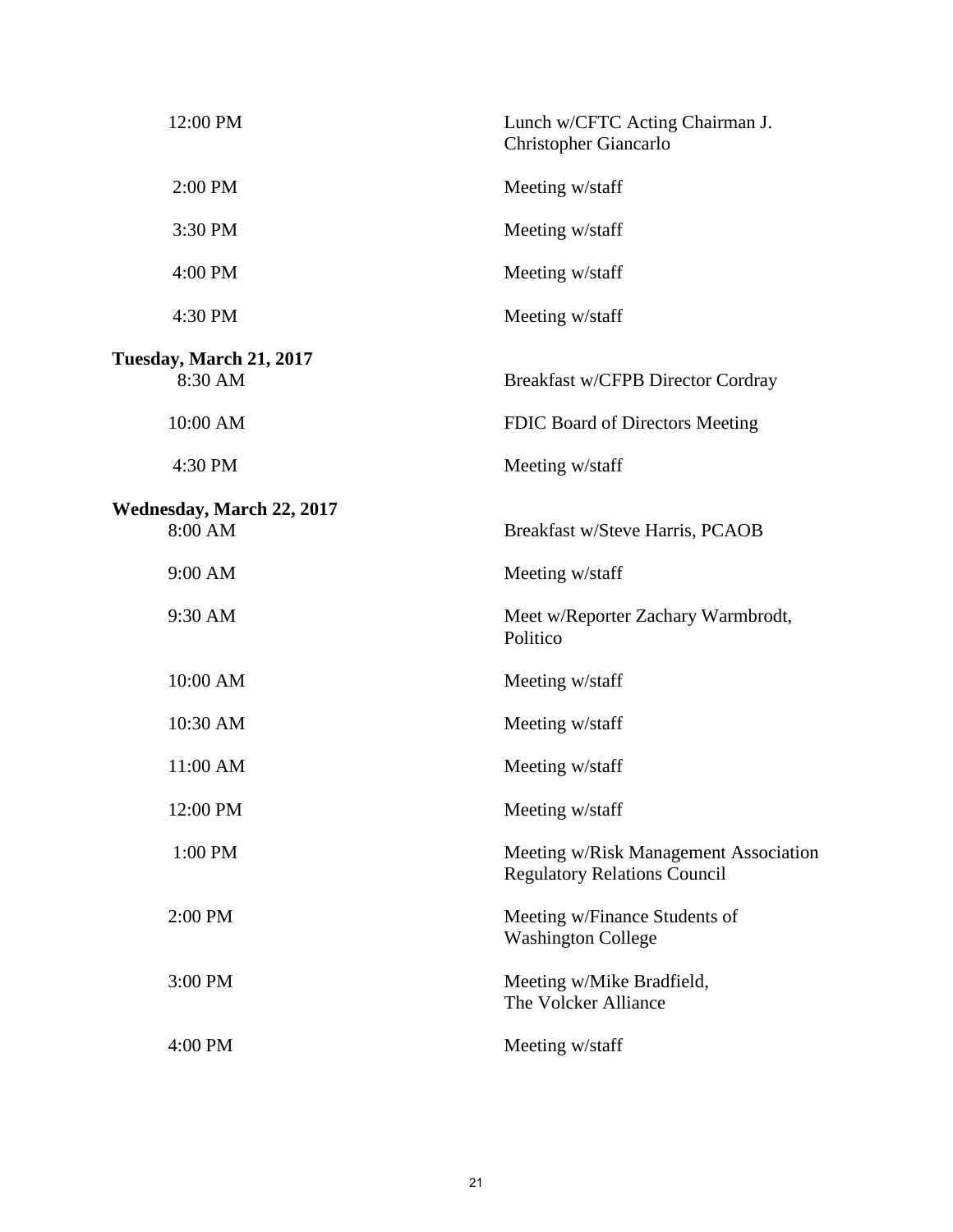## **Thursday, March 23, 2017**

Travel to New York: Remarks to Case Western School of Law Financial Integrity Institute

| Friday, March 24, 2017<br>10:00 AM        | Meeting w/staff                                                |
|-------------------------------------------|----------------------------------------------------------------|
| 11:00 AM                                  | Meeting w/staff                                                |
| 12:00 PM                                  | Lunch w/FDIC Vice Chairman Hoenig                              |
| 1:00 PM                                   | Meeting w/staff                                                |
| 1:30 PM                                   | Meeting w/staff                                                |
| 2:30 PM                                   | Meeting w/staff                                                |
| 3:00 PM                                   | Meeting w/staff                                                |
| 3:30 PM                                   | Meeting w/staff                                                |
| <b>Monday, March 27, 2017</b><br>10:30 AM | Meeting w/California Reinvestment<br>Coalition                 |
| 11:30 AM                                  | Meeting w/staff                                                |
| 2:00 PM                                   | Attend FFIEC Meeting, FRB                                      |
| 4:00 PM                                   | Meeting w/staff                                                |
| 4:30 PM                                   | Meeting w/staff                                                |
| 5:30 PM                                   | Meeting w/staff                                                |
| Tuesday, March 28, 2017<br>9:00 AM        | Meeting of the FDIC Advisory Committee<br>on Community Banking |
| 3:30 PM                                   | Meeting w/staff                                                |
| 4:30 AM                                   | Meeting w/staff                                                |
| 5:00 PM                                   | Meeting w/staff                                                |